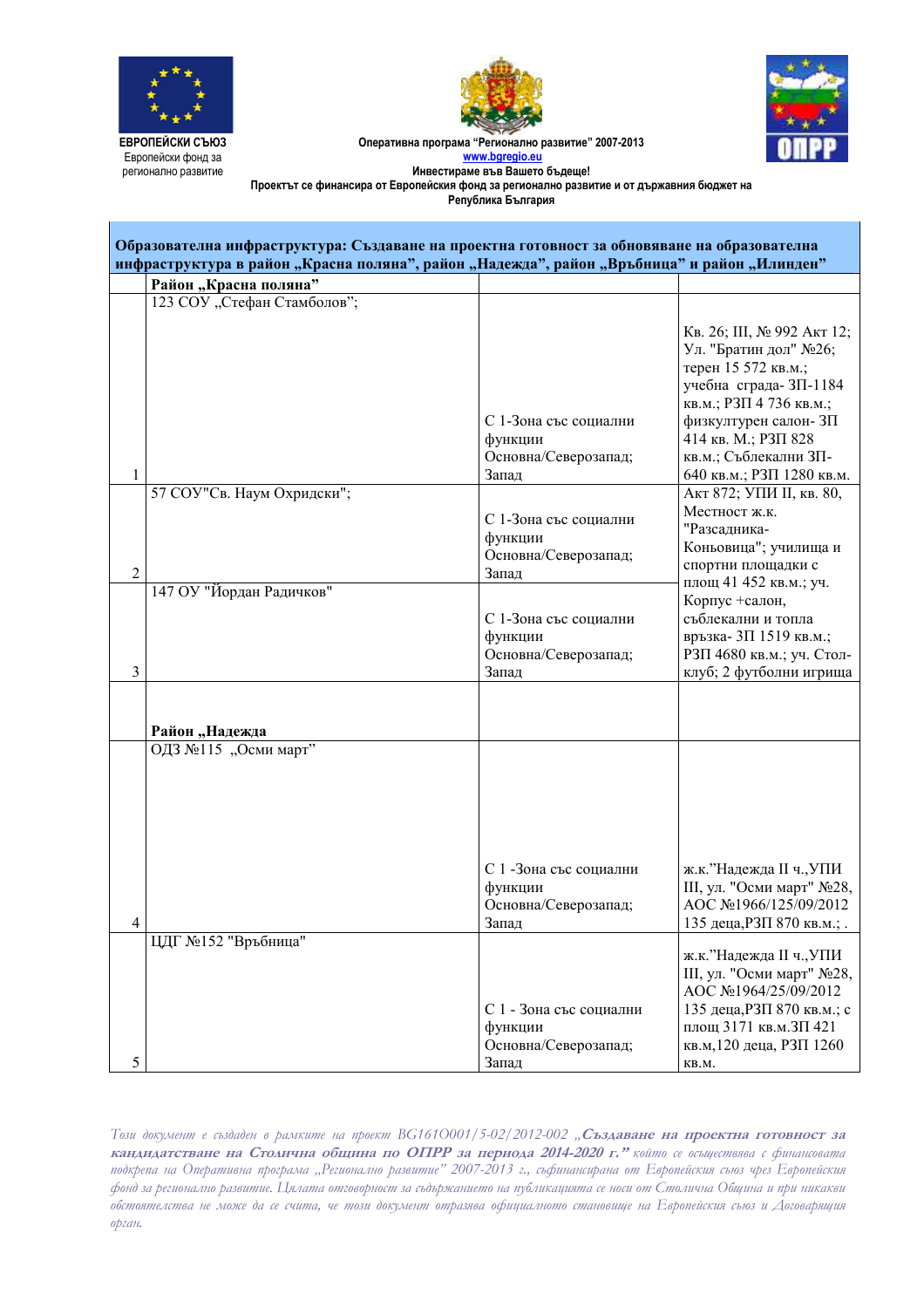





Оперативна програма "Регионално развитие" 2007-2013 www.bgregio.e **Инвестираме във Вашето бъдеще!** 

Проектът се финансира от Европейския фонд за регионално развитие и от държавния бюджет на

Република **България** 

|    | ОДЗ №15 "Чучулига";        |                                   | ж.к."Свобода", ул.                                |
|----|----------------------------|-----------------------------------|---------------------------------------------------|
|    |                            |                                   | "Свети Николай                                    |
|    |                            | С 1 -Зона със социални<br>функции | Чудотворец"4, АОС<br>№110/19/03/1997, площ        |
|    |                            | Основна/Северозапад;              | 10210 кв.м., ЗП 1443                              |
| 6  |                            | Запад                             | KB.M.                                             |
|    | ОДЗ №27 "Детска китка";    |                                   | ж.к."Надежда I ч., Бул                            |
|    |                            |                                   | "Станке Димитров", ул.                            |
|    |                            | С 1 - Зона със социални           | "Възрожденска"№19,<br>AOC №1956/18/09/2012,       |
|    |                            | функции                           | 215 деца, площ 2402                               |
|    |                            | Основна/Северозапад;              | кв.м., пл.425 кв.м., РЗП                          |
| 7  |                            | Запад                             | 2293 кв.м.                                        |
|    | ОДЗ №90 "Веса Паспалеева"; |                                   |                                                   |
|    |                            |                                   |                                                   |
|    |                            |                                   | ж.к."Надежда IVч., 100                            |
|    |                            |                                   | деца, РЗП 980<br>кв.м.ж.к."Надежда                |
|    |                            |                                   | IVч., 120 деца                                    |
|    |                            | С 1-Зона със социални             | РЗП 865 кв.м., АОС                                |
|    |                            | функции                           | №1963/25/09/2012, площ                            |
| 8  |                            | Основна/Северозапад;<br>Запад     | 2850 кв.м., ул. "Иван<br>Момчилов" №44            |
|    | ЦДГ №170 "Пчелица";        |                                   |                                                   |
|    |                            | С 1-Зона със социални<br>функции  | ж.к."Надежда I ч., ул.<br>"Любородие" №4, АОС     |
|    |                            | Основна/Северозапад;              | №1952/19/09/2012,220                              |
| 9  |                            | Запад                             | деца, РЗП 839 кв.м.                               |
|    | 15 СОУ "Адам Мицкевич";    |                                   |                                                   |
|    |                            |                                   |                                                   |
|    |                            |                                   | ж.к."Надежда ІІч., ул.                            |
|    |                            |                                   | "Йордан                                           |
|    |                            | С 1-Зона със социални<br>функции  | Хаджиконстантинов-<br>Джинот" №68, АОС            |
|    |                            | Основна/Северозапад;              | №1891/04/06/2012,430                              |
| 10 |                            | Запад                             | деца, РЗП 4347 кв.м.                              |
|    | 16 ОУ "Райко Жинзифов";    |                                   |                                                   |
|    |                            |                                   |                                                   |
|    |                            | С 1-Зона със социални             | ж.к."Надежда I ч., ул.                            |
|    |                            | функции                           | "Дравски бой" №7, АОС<br>№92/12/03/1997, 492 деца |
| 11 |                            | Основна/Северозапад;<br>Запад     | РЗП 4789 кв.м.                                    |
|    | 54 СОУ "Иван Рилски";      |                                   |                                                   |
|    |                            |                                   | ж.к."Толстой, ул.<br>"Йордан                      |
|    |                            | С 1-Зона със социални             | Хаджиконстантинов-                                |
|    |                            | функции                           | Джинот" №38, АОС №93                              |
|    |                            | Основна/Северозапад;              | от 13/03/1997, 1250 деца,                         |
| 12 |                            | Запад                             | РЗП 5287 кв.м.                                    |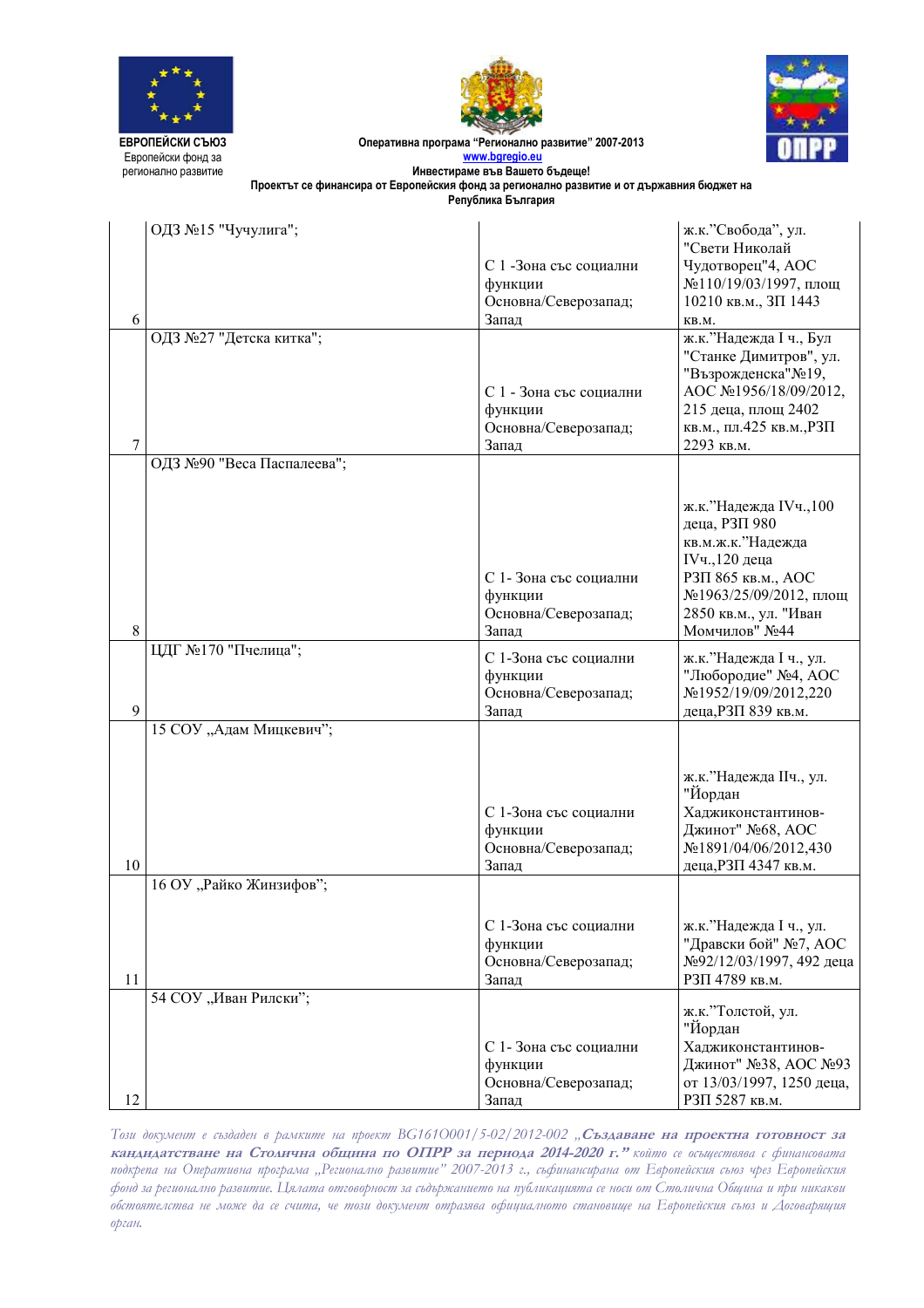





Оперативна програма "Регионално развитие" 2007-2013 www.bgregio.e

**Инвестираме във Вашето бъдеще!** Проектът се финансира от Европейския фонд за регионално развитие и от държавния бюджет на

| Република България |  |
|--------------------|--|
|--------------------|--|

|    | 102 ОУ "Панайот Волов";                |                                                                   |                                                                                                                                                            |
|----|----------------------------------------|-------------------------------------------------------------------|------------------------------------------------------------------------------------------------------------------------------------------------------------|
| 13 | 101 ОУ "Бачо Киро"                     | С 1-Зона със социални<br>функции<br>Основна/Северозапад;<br>Запад | ж.к.Надежда IVч.,<br>"Звезда " №3, АОС<br>No1892/04/06/2012, 400<br>деца, РЗП 2367 кв.м.<br>ж.к."Надежда I част",<br>кв.130 ул. "Илинденско                |
| 14 |                                        | С1 -Зона със социални<br>функции<br>Основна/Северозапад;<br>Запад | въстание» №36,<br>AOC2012/14/11/2012,<br>1003 деца, РЗП 3306<br>KB.M.                                                                                      |
|    | 3. Район "Връбница"                    |                                                                   |                                                                                                                                                            |
| 15 | 62 ОУ" Христо Ботев";                  | С 1-Зона със социални<br>функции<br>Основна/Северозапад;<br>Запад | Кв. "Обеля", ул. "1-ва"<br>№26, Застроена площ<br>713 м2, прилежащо<br>дворно пространство 3<br>537 м2., по АОС<br>№11/13.12.1996г.                        |
| 16 | 70 ОУ "Св. Климент Охридски";          | С 1-Зона със социални<br>функции<br>Основна/Северозапад;<br>Запад | Застроена площ 828 м2,<br>прилежащо дворно<br>пространство 9 500 м2.,<br>по АОС<br>№12/13.12.1996г.                                                        |
| 17 | 140 СОУ "Иван Богоров";                | С 1-Зона със социални<br>функции<br>Основна/Северозапад;<br>Запад | ж.к. Обеля - 2, Застроена<br>площ 2 345 м2,<br>прилежащо дворно<br>пространство 23 227 м2.,<br>по АОС<br>№10/13.12.1996г.                                  |
| 18 | 42 ОДЗ "Чайка";<br>4. Район "Илинден": | С 1-Зона със социални<br>функции<br>Основна/Северозапад;<br>Запад | ж.к "Връбница "1,<br>Застроена площ 1 479 м2,<br>трансформаторен пост-<br>68 м2, прилежащо<br>дворно пространство 7<br>270 м2., по АОС<br>№14/13.12.1996г. |
|    | ЦДГ №53 "Света Троица";                |                                                                   |                                                                                                                                                            |
| 19 |                                        | С 1-Зона със социални<br>функции<br>Основна/Северозапад;<br>Запад | ж.к. "Света Троица",<br>ул."Ул. Цар Симеон" №<br>25, Парцел - 7668м2; ЗП<br>2345 кв.м. АОС<br>163/17/06/1998, скица -<br>приложена                         |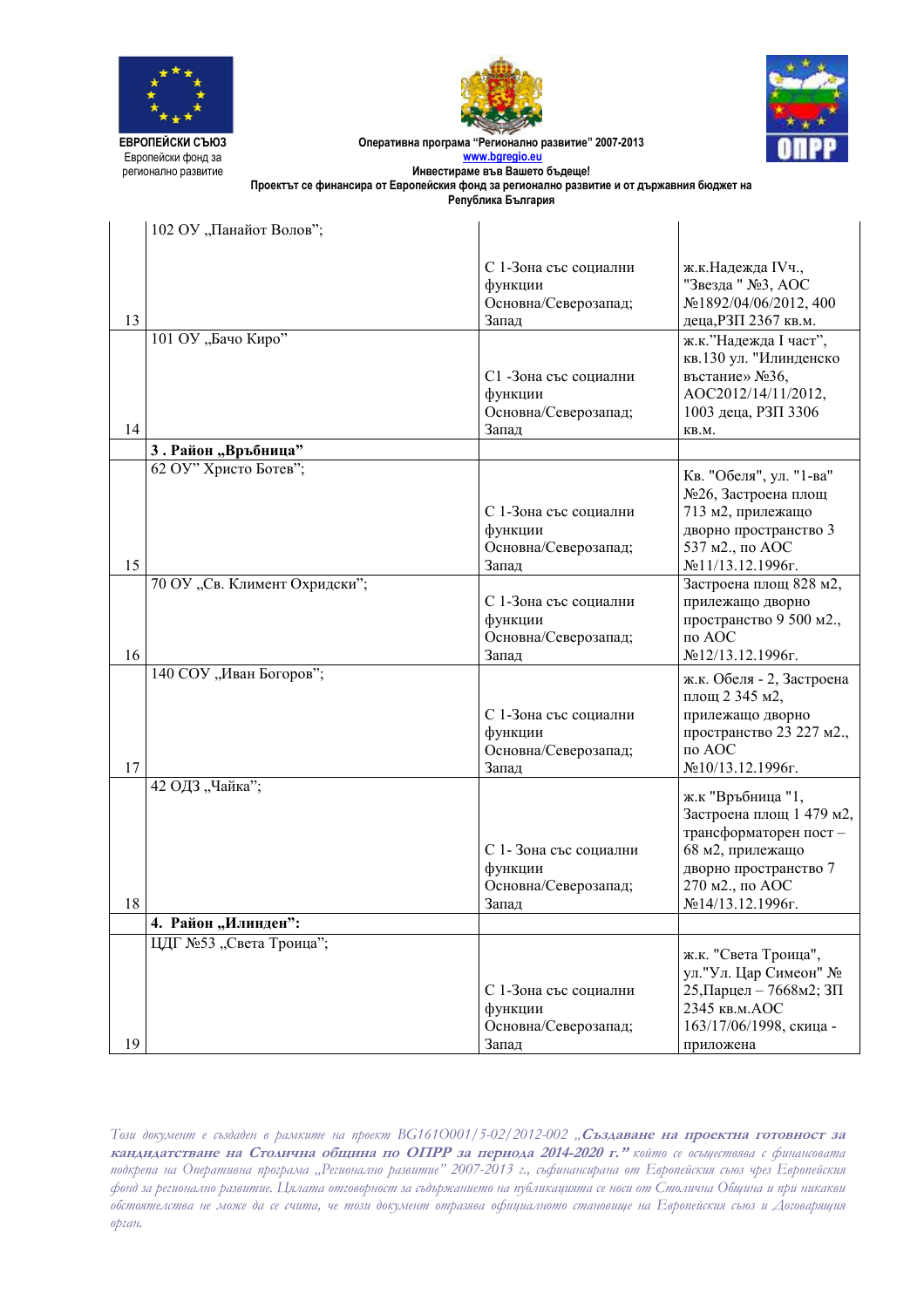

 $\mathbf{I}$ 





Оперативна програма "Регионално развитие" 2007-2013 **www.bgregio.eu**

**Инвестираме във Вашето бъдеще!**  $\Pi$ роектът се финансира от Европейския фонд за регионално развитие и от държавния бюджет на

Република България

|                | ОДЗ №51 "Щурче";                                                                               |                                  |                                                |
|----------------|------------------------------------------------------------------------------------------------|----------------------------------|------------------------------------------------|
|                |                                                                                                |                                  | ж.к. "Света Троица",<br>ул."Ул. Цар Симеон"    |
|                |                                                                                                | С 1-Зона със социални            | $N2271$ , Парцел –                             |
|                |                                                                                                | функции                          | 6300 <sub>M2</sub> ;AOC                        |
|                |                                                                                                | Основна/Северозапад;             | 160/0806/1998, P3IT                            |
| 20             |                                                                                                | Запад                            | 1745,54 кв.м.                                  |
|                | ОДЗ №179 "Синчец";                                                                             | С 1-Зона със социални            | ж.к. Захарна фабрика №,                        |
|                |                                                                                                | функции                          | кв. 8, АОС                                     |
|                |                                                                                                | Основна/Северозапад;             | №943/03/02/2003, ЗП                            |
| 21             |                                                                                                | Запад                            | 1404,46 кв.м.                                  |
|                | <b>AEI</b><br>"Томас<br>Бивш<br>филиал<br>Втора<br>на<br>Джеферсън";                           |                                  | ж.к "Света Троица",                            |
|                |                                                                                                | С 1-Зона със социални            | ул. "Русе" №28, АОС                            |
|                |                                                                                                | функции                          | 27202/04/1998; Парцел                          |
|                |                                                                                                | Основна/Северозапад;             | $-4310M2;$ P3 $\Pi$ 487                        |
| 22             |                                                                                                | Запад                            | KB.M.                                          |
|                | 3 СОУ "Марин Дринов";                                                                          |                                  |                                                |
|                |                                                                                                |                                  | ж.к "Света Троица",<br>ул. "Хайдут Сидер" №12, |
|                |                                                                                                | С 1-Зона със социални<br>функции | <b>AOC</b>                                     |
|                |                                                                                                | Основна/Северозапад;             | №88/01/04/1998Парцел-                          |
| 23             |                                                                                                | Запад                            | 7998м2;РЗП 783 кв.м.                           |
|                |                                                                                                |                                  | ж.к "Света Троица",                            |
|                |                                                                                                |                                  | ул."Пиротска" №177,                            |
|                |                                                                                                |                                  | AOC 425/23/08/2000                             |
|                |                                                                                                |                                  | ЗР 1382 кв. м.                                 |
|                |                                                                                                | С 1-Зона със социални            |                                                |
|                |                                                                                                | функции                          |                                                |
|                |                                                                                                | Основна/Северозапад;             |                                                |
|                | 24   113 СОУ "Сава Филаретов"                                                                  | Запад                            |                                                |
|                |                                                                                                |                                  |                                                |
|                | Социална инфраструктура: Създаване на проектна готовност за обновяване на социални заведения в |                                  |                                                |
|                | район "Красна поляна", район "Надежда", район "Връбница" и район "Илинден"                     |                                  |                                                |
|                | 1. Район "Илинден":                                                                            |                                  |                                                |
|                | Център<br>за временно<br>"Света<br>настаняване                                                 | С 1-Зона със социални            | ж.к Западна фабрика, бл.                       |
|                | София"                                                                                         | функции                          | 51-A, AOC                                      |
|                |                                                                                                | Основна/Северозапад;             | №310/19/07/1997, ЗП                            |
| 1              |                                                                                                | Запад                            | 2422.39 кв.м.                                  |
|                | 2. Район "Красна поляна":                                                                      |                                  |                                                |
|                | Център за временно настаняване ул. "Ришки                                                      | С 1-Зона със социални            | Ул. "Рижки проход",                            |
|                | проход" №2                                                                                     | функции                          | $6\pi$ 2-2 , AOC                               |
|                |                                                                                                | Основна/Северозапад;             | №229/08/06/1998, ЗП 988                        |
| $\overline{c}$ |                                                                                                | Запад                            | кв. м., РЗП 1976 кв.м.                         |
|                | 3. Район "Надежда"                                                                             |                                  |                                                |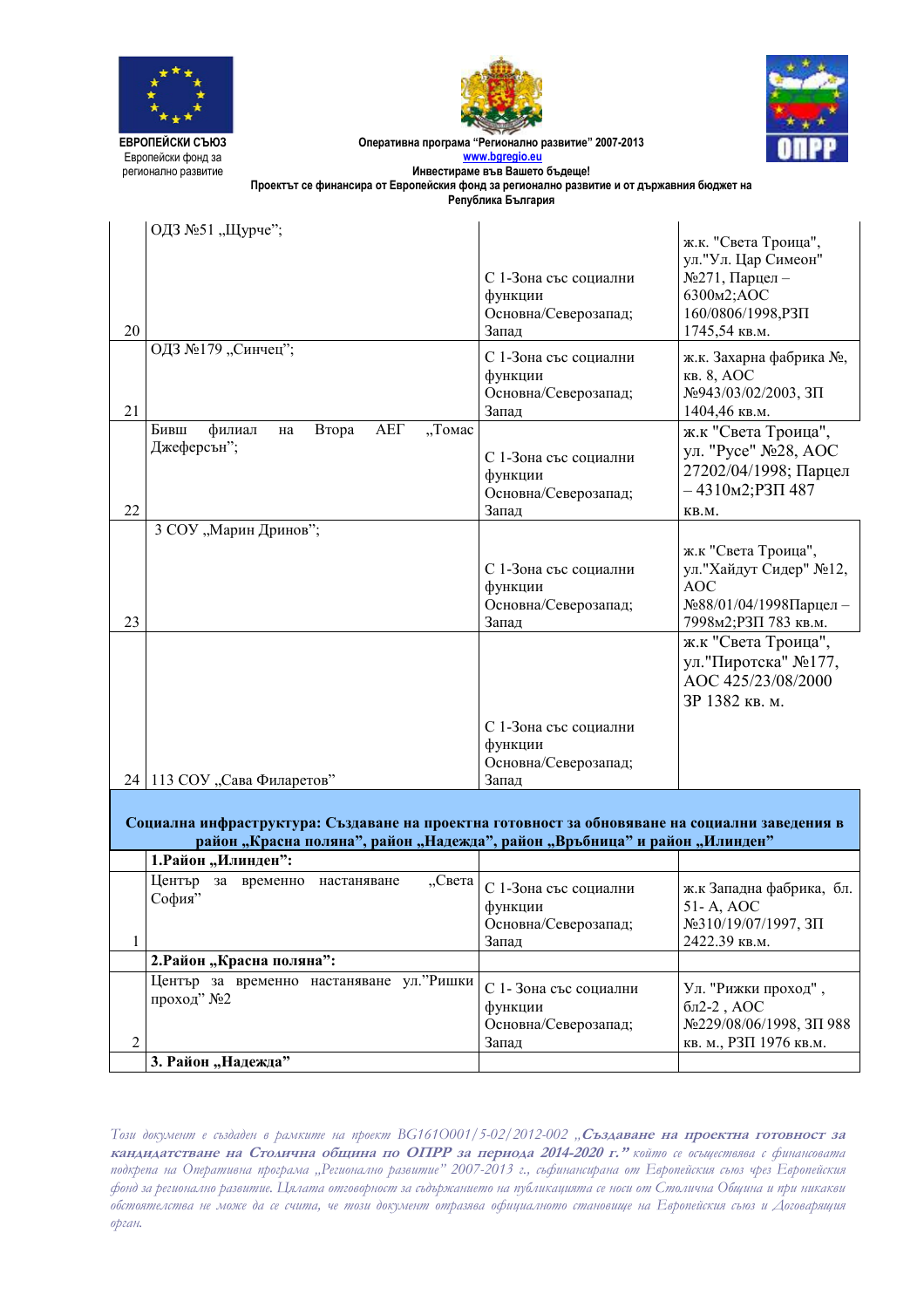





Оперативна програма "Регионално развитие" 2007-2013 www.ba

Инвестираме във Вашето бъдеще! Проектът се финансира от Европейския фонд за регионално развитие и от държавния бюджет на Република България

| Кризисен център за деца в риск "Вяра, Надежда<br>и Любов" |                       |                       |
|-----------------------------------------------------------|-----------------------|-----------------------|
|                                                           | С 1-Зона със социални | ж.к."Толстой";        |
|                                                           | функции               | ул."Свободна" №30,    |
|                                                           | Основна/Северозапад;  | AOC №1957/18/09/2012, |
|                                                           | Запал                 | $3\Pi 510$ кв.м.      |

## Културна инфраструктура: Създаване на проектна готовност за обновяване културни институции:  $\mathbf{1}$ . Район "Надежда": Р-вн Належла, бул. С 1-Зона със социални "Ломсо шосе" №2, кв. 21, функции Акт № 117/19/03/1990, Основна/Северозапад; ЗП 1250 кв.м., 18 000 куб 1 ОКИ "Надежда" Запад м. на два етажа 2. Район Средец Столичен куклен театър AOC №835/25.04.2007г.: УПИ IV, у кв. 469, м. "Центъра", ул. Ген. С 1-Зона на публични Гурко" №14, Скица функции с висока №94/14.12.2012г.: Имот обшествена значимост -1058 кв.м. РЗП-1339  $\overline{2}$ "Основна ЦЕНТЪР" KB.M 3. Район «Оборище» Театър «София» Район Оборище; бул. "Янко Сакъзов" Но С 1-Зона на публични 23A;AOC No функции с висока  $568/16.05.2001$ r; 3 $\Pi$  = обществена значимост -323,95м2, площ 2480 "Основна ЦЕНТЪР"  $\overline{3}$ KB.M. ОКИ "Средец" Район Оборище; ул."Кракра" No 2A;AOC No 1019/2011г; площ на С 1-Зона на публични поземления имот 4615 функции с висока  $KB.M. 3\Pi = 1699M2$ ;РЗП = 6 202м2 ;брой обществена значимост посетители =  $500$  $\overline{4}$ "Основна ЦЕНТЪР" "Куклен театър" Район С 1-Зона на публични Оборище;бул."Янко функции с висока Сакъзов" Но 17-19; АОС обществена значимост -№ 825/10.03.2006г.;ЗП Основна ЦЕНТЪР"  $= 323.95m2$ 5 4. Район Връбница